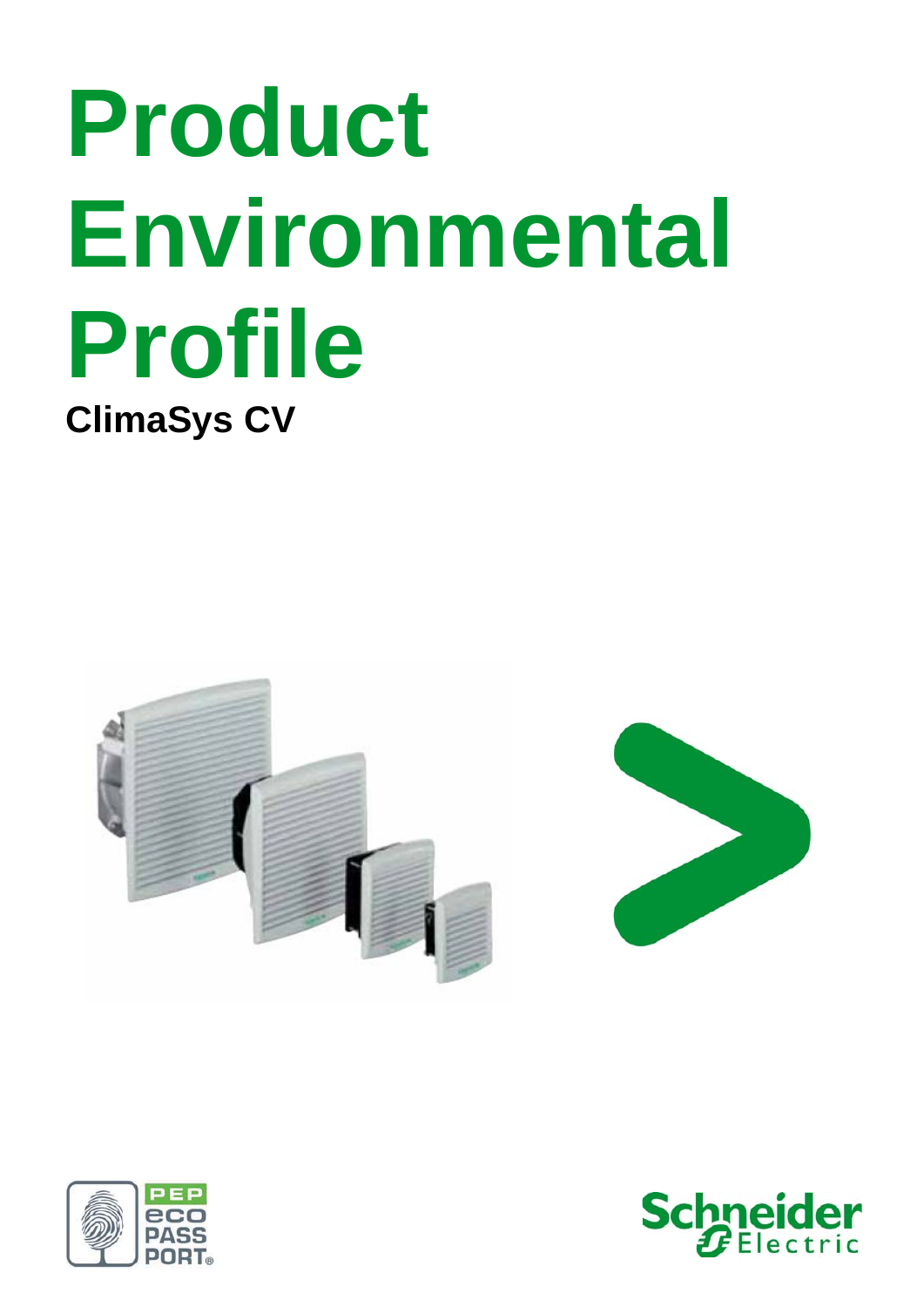#### **Product Environmental Profile - PEP**

#### **Product overview**

**The main purpose of the ClimaSys CV is to evacuate amounts of heat in a low-medium polluted environment of a enclosure with electric and electronical devices, while ensuring the IP protection degree.** 

**This range consists of: airing and ventilation systems for a natural or forced ventilation composed by natural airing devices or fans. The fans comprise an filter, protectives housings (made of thermoplastic material) and an axial motor (ventilation systems only). The offer is completed with protectives covers for extra IP, covers made of stainless steel and special covers for EMC.** 

**Range dimensions are between 117x137x62 mm and 316x336x180 mm.** 

**The representative product used for the analysis is NSYCVF85M230PF with dimension 150x170x77 mm.** 

**The environmental impacts of this referenced product are representative of the impacts of the other products of the range which are developed with a similar technology.** 

**The environmental analysis was performed in conformity with ISO 14040.** 

## **Constituent materials**

The mass of the product range is from 320 g and 4360 g including packaging. It is 848 g for the NSYCVF85M230PF. The constituent materials are distributed as follows:



#### **Substance assessment**

Products of this range are designed in conformity with the requirements of the RoHS directive (European Directive 2002/95/EC of 27 January 2003) and do not contain, or only contain in the authorised proportions, lead, mercury, cadmium, hexavalent chromium or flame retardants (polybrominated biphenyls - PBB, polybrominated diphenyl ethers - PBDE) as mentioned in the Directive

# **Manufacturing**

The ClimaSys CV product range is manufactured at a Schneider Electric production site on which an ISO14001 certified environmental management system has been established.

# **Distribution**

The weight and volume of the packaging have been optimized, based on the European Union's packaging directive. The NSYCVF85M230PF packaging weight is *60,802 g*. It consists of cardboard (corrugated).

The weight of recycled materials used is 30% of total packaging mass. The product distribution flows have been optimised by setting up local distribution centres close to the market areas.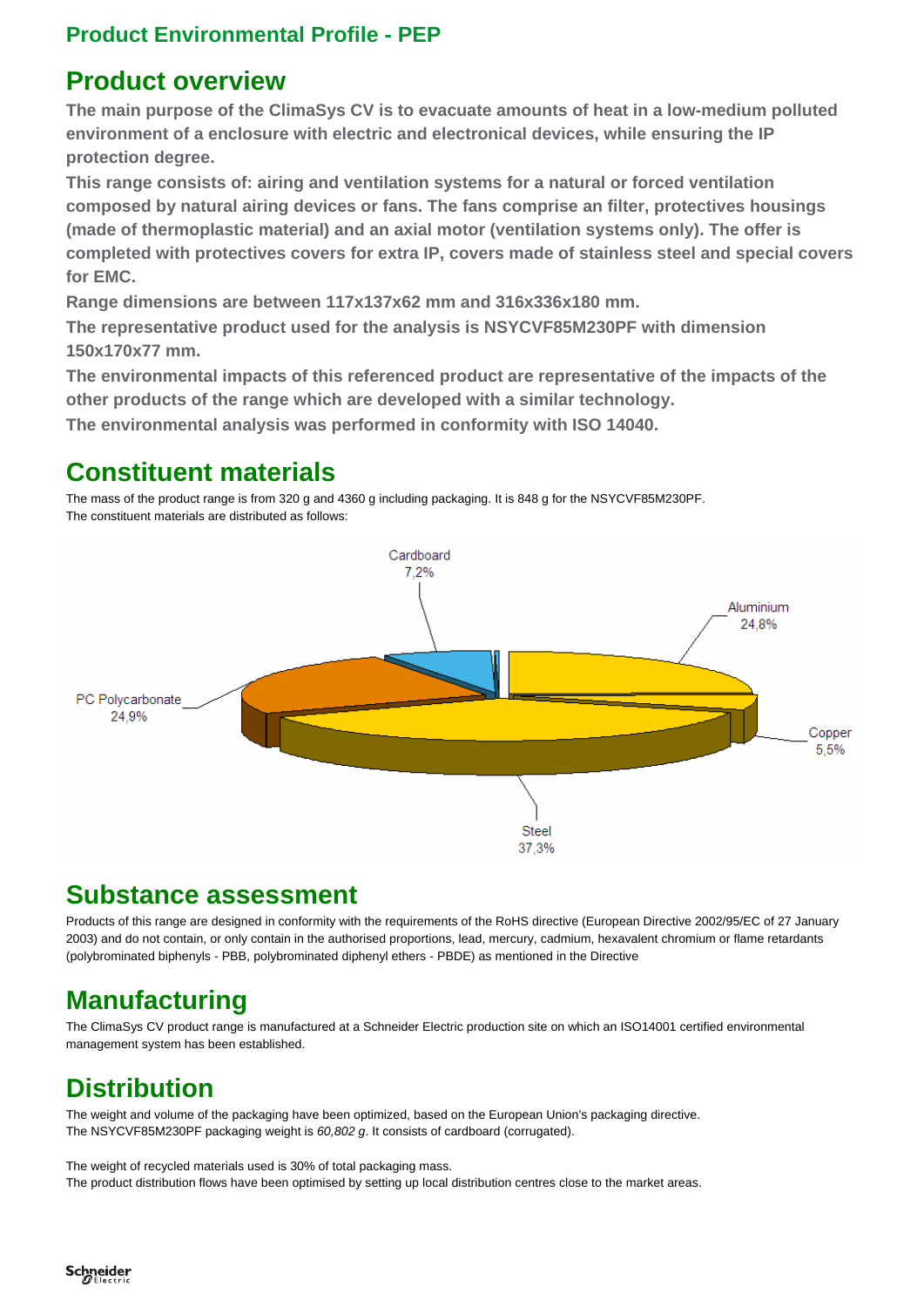## **Product Environmental Profile - PEP**

# **Use**

The products of the ClimaSys CV range do not generate environmental pollution (noise, emissions) requiring special precautionary measures in standard use.

The electrical power consumption depends on the conditions under which the product is implemented and used. The electrical power consumed by the ClimaSys CV range is between 3.5 W and 195 W. It is 17 W during 30% of the time in active mode and not consuming in standby mode for the referenced NSYCVF85M230PF.

# **End of life**

At end of life, the products in the ClimaSys CV have been optimized to decrease the amount of waste and allow recovery of the product components and materials.

This product range doesn't need any special end-of-life treatment. According to countries' practices this product can enter the usual end-of-life treatment process.

The recyclability potential of the products has been evaluated using the "ECODEEE recyclability and recoverability calculation method" (version V1, 20 Sep. 2008 presented to the French Agency for Environment and Energy Management: ADEME).

According to this method, the potential recyclability ratio is: 63%.

As described in the recyclability calculation method this ratio includes only metals and plastics which have proven industrial recycling processes.

# **Environmental impacts**

Life cycle assessment has been performed on the following life cycle phases: Materials and Manufacturing (M), Distribution (D), Installation (I) Use (U), and End of life (E).

Modeling hypothesis and method:

- the calculation was performed on the NSYCVF85M230PF
- product packaging: is included
- installation components: no special components included.

- scenario for the Use phase: this product range is included in the category Energy consuming product: (assumed service life is 10 years and use scenario is: the consumed power is 17 W and 30% service uptime (based on the real using data).

The electrical power model used for calculation is European model.

End of life impacts are based on a worst case transport distance to the recycling plant (1000km)

| <b>Environmental indicators</b>     | <b>Unit</b>         | <b>ClimaSys CV</b>           |            |            |              |          |          |  |
|-------------------------------------|---------------------|------------------------------|------------|------------|--------------|----------|----------|--|
|                                     |                     | $S = M + D +$<br>$1 + U + E$ | M          | D          |              | U        | Е        |  |
| <b>Raw Material Depletion</b>       | $Y-1$               | 7,25E-15                     | 2,15E-15   | 5,49E-18   | $0,00E+00$   | 5,09E-15 | 1,73E-18 |  |
| <b>Energy Depletion</b>             | MJ                  | 4,91E+03                     | 3,59E+02   | $3,64E+00$ | $0,00E+00$   | 4,55E+03 | 1,27E+00 |  |
| <b>Water depletion</b>              | dm <sup>3</sup>     | 7,56E+02                     | $5,03E+01$ | 1,81E+00   | $0,00E + 00$ | 7,04E+02 | 1,20E-01 |  |
| <b>Global Warming</b>               | $g \approx CO2$     | 2,59E+05                     | 2,66E+04   | 1,39E+02   | $0,00E+00$   | 2,32E+05 | 1,00E+02 |  |
| <b>Ozone Depletion</b>              | $q \approx CFC-11$  | 3,43E-02                     | 1,42E-02   | 7,76E-05   | $0,00E+00$   | 2,00E-02 | 7,09E-05 |  |
| <b>Air Toxicity</b>                 | $\overline{m}^3$    | 4,98E+07                     | 4,94E+06   | 2,97E+04   | $0,00E+00$   | 4,48E+07 | 1,89E+04 |  |
| <b>Photochemical Ozone Creation</b> | $g \approx C_2 H_4$ | $1,01E+02$                   | 1,97E+01   | 1,04E-01   | $0,00E+00$   | 8,07E+01 | 8,58E-02 |  |
| Air acidification                   | $g_{\approx}H^+$    | $4,04E+01$                   | 3,59E+00   | 2,10E-02   | $0,00E+00$   | 3,68E+01 | 1,28E-02 |  |
| <b>Water Toxicity</b>               | dm <sup>3</sup>     | $6,11E+04$                   | 4,50E+03   | $5,20E+01$ | $0,00E+00$   | 5,65E+04 | 1,25E+01 |  |
| <b>Water Eutrophication</b>         | $g \approx PO_4$    | $1,54E+00$                   | 8,43E-01   | 2,77E-02   | $0,00E+00$   | 6,64E-01 | 1,67E-03 |  |
| Hazardous waste production          | kg                  | $4,04E+00$                   | 3,36E-01   | 1,03E-04   | $0,00E+00$   | 3,71E+00 | 3,73E-05 |  |

#### **Presentation of the product environmental impacts**

Life cycle assessment has been performed with the EIME software (Environmental Impact and Management Explorer), version 4.0, and with its database version 10.0.

The manufacturing phase is the life cycle phase which has the greatest impact on the majority of environmental indicators.

According to this environmental analysis, proportionality rules may be used to evaluate the impacts of other products of this range: the environmental indicators for manufacturing and distribution of other products in this family are proportional extrapolated by product mass.

## **System approach**

As the products of the range are designed in accordance with the RoHS Directive (European Directive 2002/95/EC of 27 January 2003), they can be incorporated without any restriction in an assembly or an installation subject to this Directive.

Please note that the values given above are only valid within the context specified and cannot be used directly to draw up the environmental assessment of an installation.